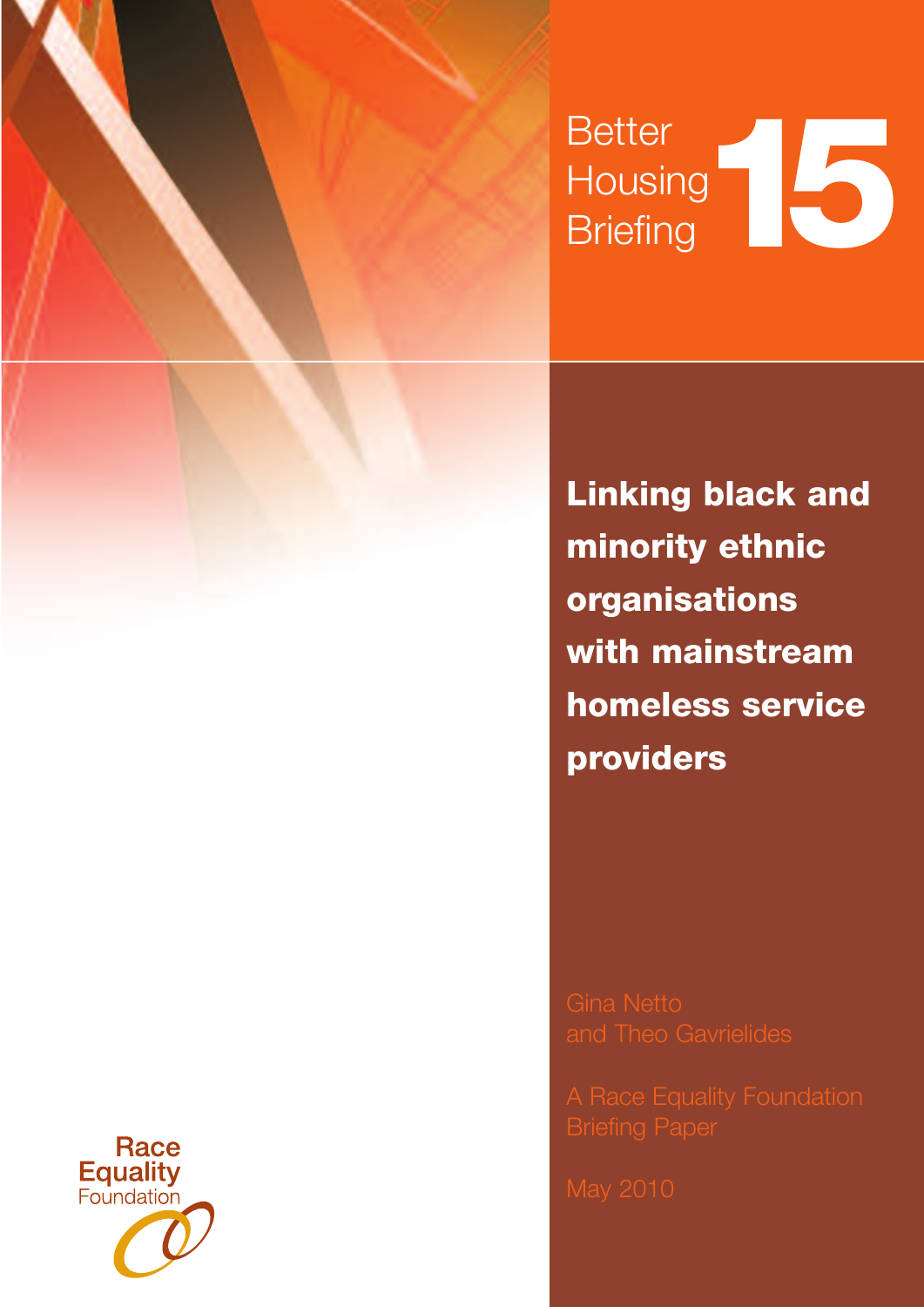## **Key messages**

Homelessness service provision to black and minority ethnic communities needs to be informed by in-depth knowledge and understanding of the causes, manifestations and perceptions of homelessness within these communities

- Black and minority ethnic and mainstream homelessness organisations should address the significant barriers faced by black and minority ethnic communities in accessing homelessness services
- Significant differences exist in the nature of services offered by black and minority ethnic and mainstream organisations
- The provision of homelessness services to black and minority ethnic homeless individuals can be improved by forging stronger links between black and minority ethnic and mainstream homelessness organisations
- Partnership working between black and minority ethnic and mainstream organisations can seek to increase awareness of homelessness services among these communities, widen access to early intervention, maintain ongoing support to vulnerable individuals and inform policy development.

## **Introduction**

**5**

**2**

**3**

**4**

Homelessness statistics indicate that, when compared to their white counterparts, individuals from black and minority ethnic communities are more likely to become homeless, although the degree of overrepresentation varies substantially between individual ethnic groups (Netto *et al*., 2004; CLG, 2009). Additionally, hidden homelessness on an appreciable scale is suggested by evidence of overcrowding and overrepresentation in poor quality housing (Netto, 2006); again, however, there are substantial differences among ethnic groups. For example, Dale *et al*. (1996) found that Bangladeshi people were most disadvantaged in relation to housing amenity in England and Wales, while in Scotland Netto *et al*. (2001) found that Pakistanis had the highest levels of housing deprivation.

It is worth noting that although the legal definition of homelessness ringfences those who are prioritised in the allocation of housing, the concept of homelessness is contested, ranging from a basic lack of shelter or rooflessness to living in accommodation deemed unfit for human habitation (Webb *et al*., 1995). However, there is consensus that homelessness is due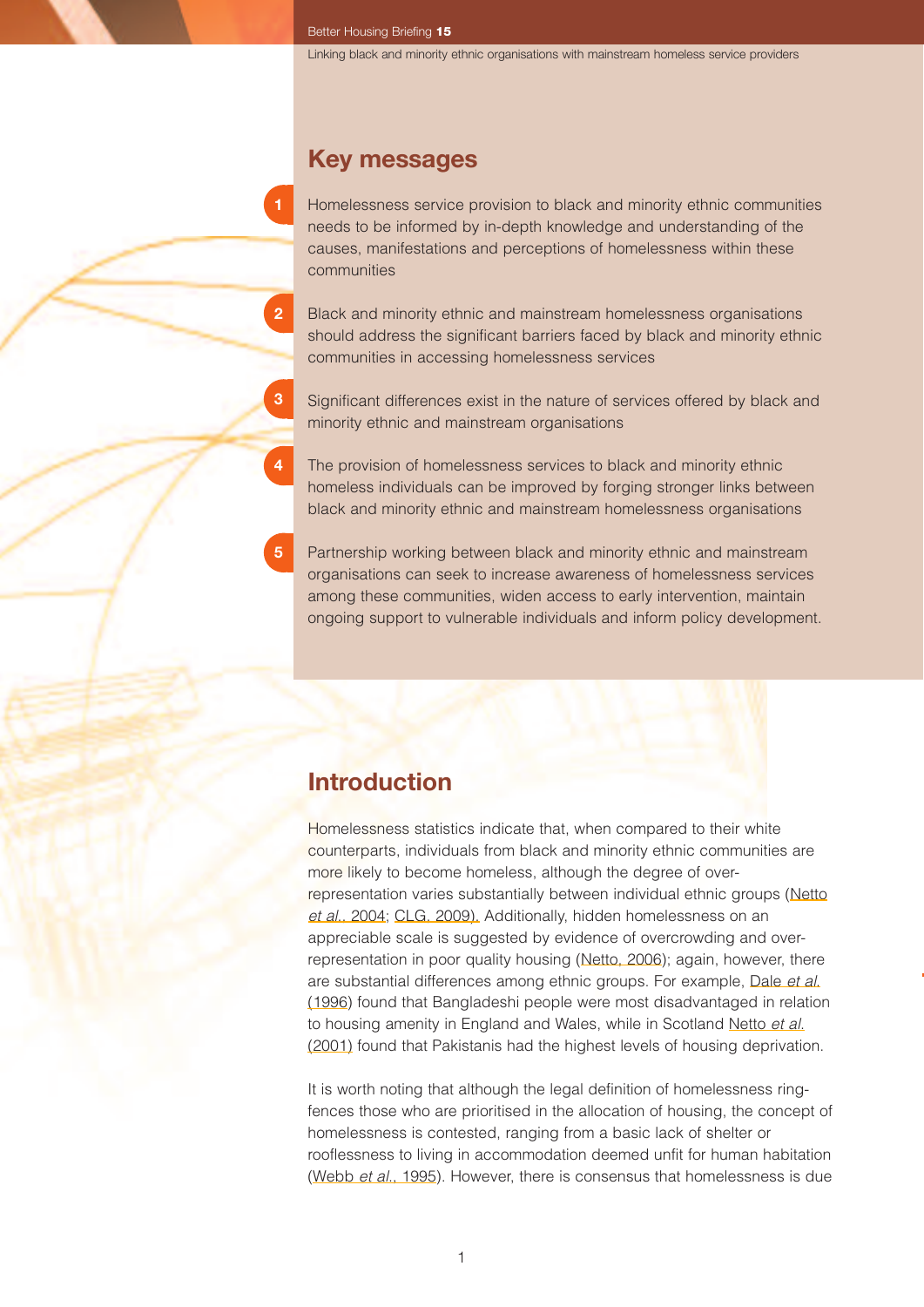largely to a complex series of factors associated with material and physical deprivation, including low income and levels of employment or employment in low-skilled jobs (Harrison and Phillips, 2003; ODPM, 2005; Netto, 2006). Other risk factors include minority status and marginalisation from mainstream services, racism and cultural factors that impact on housing circumstances. A prime example of marginalisation or exclusion is the treatment of Gypsies and Travellers. One in four Gypsies and Travellers do not have a legal place to park the caravans in which they live and therefore, by law, are homeless. Yet in a study published in 2003, over 70 per cent of local authorities did not include Gypsies and Travellers in their Homelessness Strategies (Avebury, 2003; see also Greenfields, 2009). Migration status and the lack of recourse to public funds for some groups is yet another significant risk factor, and the destitution experienced by failed asylum seekers may be viewed as a manifestation of extreme vulnerability to homelessness.

Understandings of what it means to be homeless are likely to differ across and within communities. For example, the travelling culture of Gypsies and Travellers might be seen by some to be a manifestation of homelessness, but among some Gypsies and Travellers, living in housing due to difficulties in travelling might be akin to being homeless (Netto *et al*., 2004). Within the same ethnic community, recent arrivals to the country may have different understandings of what it means to be homeless, compared to UK-born individuals who may be more informed about the housing system and their rights to services. Such differences in the causes, manifestations and understandings of homelessness across and within communities need to be taken into account in the design and delivery of homelessness services. Further, services need to be sensitive to structural inequalities, such as power differentials among different groups. Disadvantages that are related to age, gender, disability and sexual orientation might also interact with racial disadvantage.

This paper argues that the forging of partnerships and joint working between black and minority ethnic and mainstream homelessness organisations is key to increasing the accessibility and appropriateness of services for black and minority ethnic individuals who are either homeless or threatened with homelessness. The term 'black and minority ethnic organisations' is used in this paper to refer mainly to voluntary organisations set up to cater specifically to the needs of black and minority ethnic communities. Conversely, the term 'mainstream organisations' is used to refer to local authorities and voluntary organisations that serve a wider population. The paper also considers the context for homelessness prevention in the UK, since this has been a dominant element of homelessness policy in England and Scotland during the last decade. In addition, it discusses issues related to the use of homelessness services by black and minority ethnic communities. Key areas where joint work is needed are then identified, along with examples of good practice and useful resources for developing partnership work.

#### **Addressing homelessness in the UK**

Recent developments directed at addressing homelessness in the UK have been formulated from a proactive, interventionist stance on preventing homelessness. In a key policy document, homelessness prevention was defined as: *'activities that enable a household to remain in their current home, where appropriate, or that provide options to enable a planned and timely move and help to sustain independent living'* (DTLR, 2002, para. 39). Three contexts in which homelessness prevention interventions need to be

**1**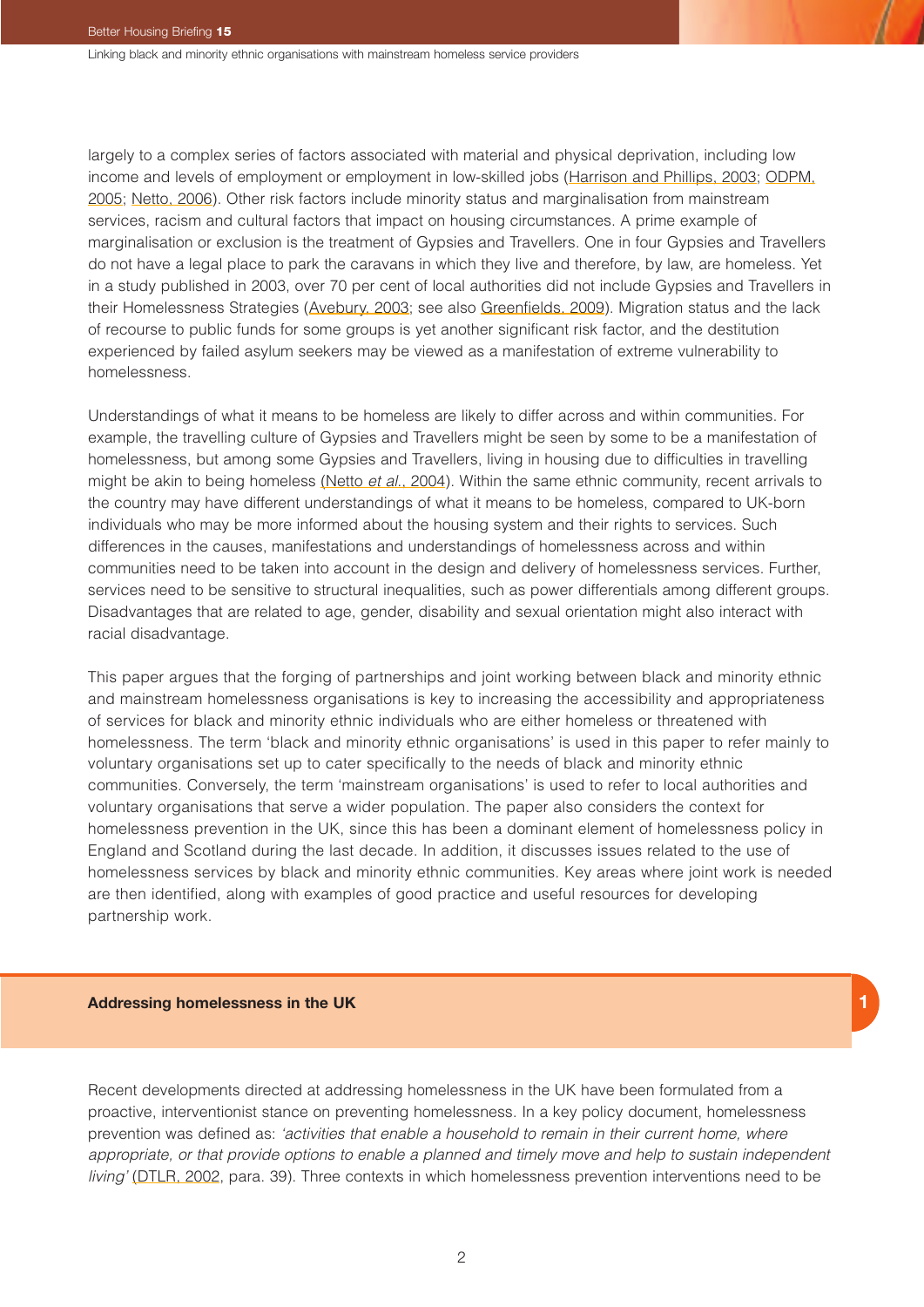developed were outlined: (1) early intervention: where individuals at risk are identified and services provided to prevent problems from escalating; (2) pre-crisis intervention: for example, in the form of advice services to prevent loss of home; and (3) prevention of recurring homelessness, extending beyond rehousing to ensure sustainability of tenancy (DTLR, 2002).

A wide range of projects to prevent homelessness has been initiated and evaluated by central government and the Scottish Executive/Government (Pawson *et al*., 2007a, 2007b). These include: tenancy sustainment projects that support vulnerable groups in maintaining their tenancies; mediation services that prevent relationship breakdown; projects that support women facing domestic violence; liaison with private landlords; rent deposit schemes; and enhanced housing advice and information services. However, the uptake and use of these initiatives by individuals from black and minority ethnic communities has yet to be evaluated. Although the precise reasons for this are not known, anecdotal evidence suggests that ethnic monitoring is not uniformly practised. Further, little is done to publicise such services to black and minority ethnic communities, suggesting that uptake is likely to be low.

It is also worth noting that links between homelessness and worklessness have been a central feature of homelessness policy over the last decade. For instance, the Department for Communities and Local Government (CLG) developed the Spark programme in partnership with Big Issue Invest (part of The Big Issue group) and others to build and inspire social enterprise as a means of preventing homelessness. In support of this, Singh (2005) argues that while gaining access to housing is the most pressing issue for homeless individuals, services that enable them to access training or employment opportunities need to be viewed as part of core service provision. On this basis, strategic approaches to addressing homelessness, including within black and minority ethnic communities, need to continue to encompass labour market policies as well as housing policies.

#### **2 Difficulties in accessing services**

Although the body of evidence on the extent, manifestations and understandings of homelessness in black and minority ethnic communities in the UK is growing, there remains a dearth of evaluative studies on the effectiveness of possible solutions for preventing homelessness, including joint working between black and minority ethnic organisations and mainstream agencies. What is apparent is that access to homelessness services (including the finding and provision of accommodation, advice giving on welfare benefits and facilitating access to employment) is typically problematic (Netto *et al*., 2004; Gervais and Rehman, 2005). This has been attributed to low levels of awareness of homelessness services, fear of racial discrimination or insensitivity to cultural needs, difficulties in communication and a preference for voluntary or community support (Netto *et al*., 2004; Gervais and Rehman, 2005; Singh, 2005).

A common complaint that has been made by black and minority ethnic clients of mainstream homelessness services concerns either a lack of responsiveness to fear or actual experience of racial harassment in social housing (both temporary and permanent accommodation) (Netto *et al*., 2003; Netto and Fraser, 2007). In Netto and Fraser's (2007) study of refugee housing in Glasgow, service providers expressed considerable difficulty in addressing such concerns, given the limited supply of social housing available. In light of this, a London-based study by Auxo Consultancy (2009), which is creating detailed maps of the location of black and minority ethnic communities and their housing aspirations in the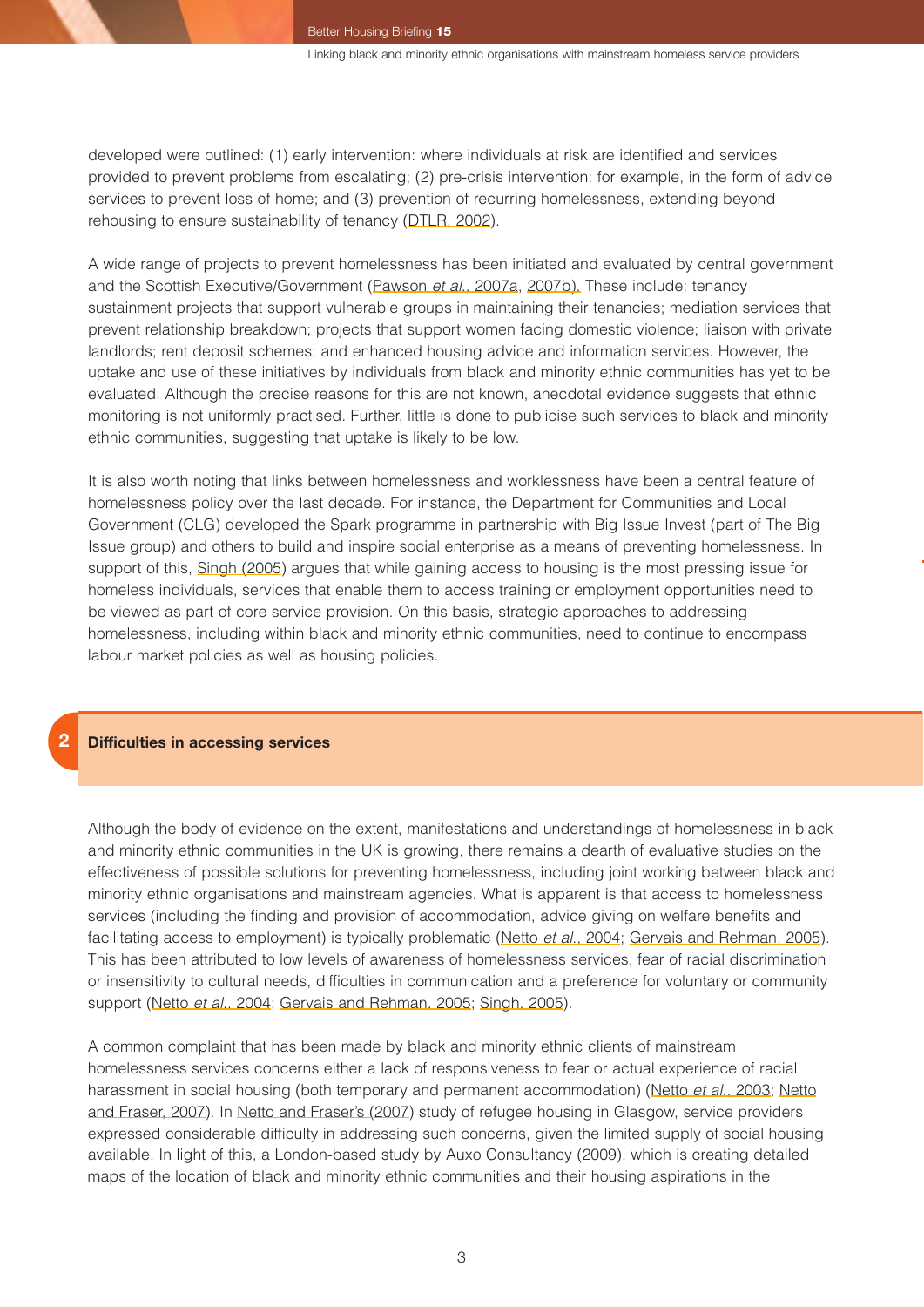boroughs of Barnet, Camden, Enfield, Haringey, Islington and Westminster, may be seen as an example of good practice in alleviating concerns about potential racial harassment.

Significant barriers also exist in terms of accessing services provided by specialist groups set up to support individuals from black and minority ethnic communities (Singh, 2005; ROTA, 2007). For instance, the vast majority of the black and minority ethnic service users who were interviewed for the London-based Race on the Agenda (ROTA) study (2007) either had never heard of black and minority ethnic organisations or had not used them for support. When told about them, the majority of participants felt that accessing these organisations was important, indicating a need for more effective promotion of such services. The main reason given for wanting to access these organisations was a perception that they would be well placed to understand black and minority needs and experiences. This concurs with Netto *et al*.'s (2004) study, which found that black and minority ethnic organisations were perceived to be better at providing appropriate services for people from these communities due to their ability to recognise and respond to linguistic and cultural issues. This included a sensitivity to dietary needs and to religious and gender-based preferences, and was linked to the higher proportions of staff from black and minority ethnic communities. Such organisations included those that worked with a specific minority ethnic group, as well as those that worked with a range of such groups.

#### **Nature and patterns of service provision**

Local authorities are a major source of referrals for black and minority ethnic clients in both mainstream voluntary organisations and black and minority ethnic organisations (Netto *et al*., 2004; ROTA, 2007). However, the survey of homelessness organisations carried out by ROTA (2007) found that mainstream homelessness organisations took significantly fewer referrals from black and minority ethnic agencies (7 per cent), whereas the latter took considerably more referrals from the former (19 per cent). This also concurred with Netto *et al*.'s (2004) finding that black and minority ethnic agencies were more likely than mainstream agencies to both receive referrals and refer their users to other agencies. Consistent with this finding, mainstream agencies admitted that they tended to be responsive rather than proactive in reaching out to black and minority ethnic communities (Netto *et al*., 2004).

Both studies revealed that a large proportion of black and minority ethnic agencies were generic (offering services related to health, social care and access to benefits, as well as housing services), rather than specialist homelessness agencies. This is likely to account for the finding in the ROTA survey that only less than half (48 per cent) of the black and minority ethnic agencies in London reported high levels of knowledge about homelessness issues in these communities, compared to 68 per cent of mainstream homelessness organisations. Many black and minority ethnic agencies involved in this survey expressed a wish for more knowledge about homelessness. In contrast, many mainstream homelessness organisations reported a lack of information on the needs of black and minority ethnic homeless individuals. Encouragingly, both types of agency expressed a willingness to offer each other training in their areas of expertise.

4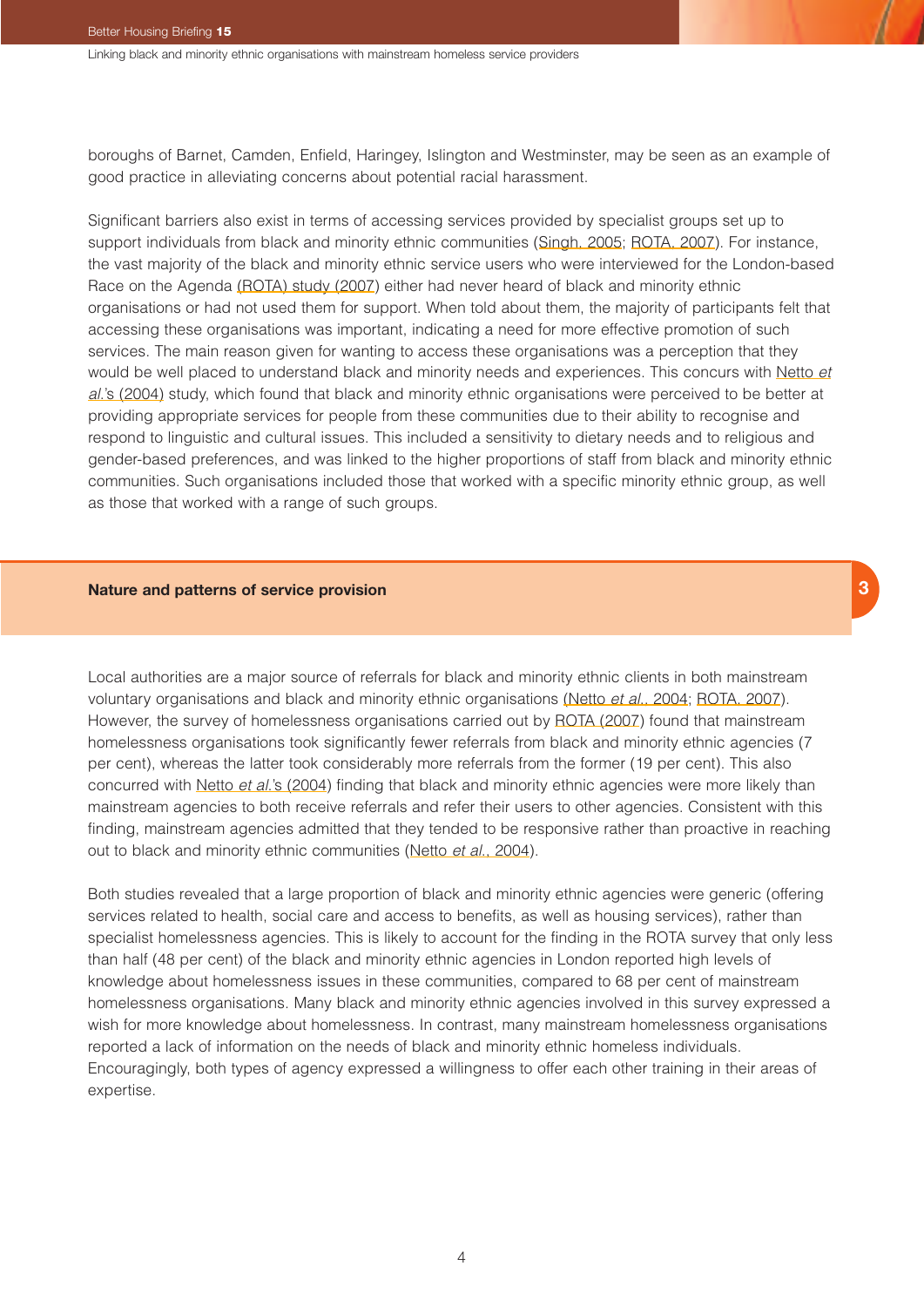#### **Box 1** *HACT: joint training programme*

One example of joint training involves HACT, the housing action charity. HACT realised that there was a need for refugees to be able to access housing information and then to provide this to their communities, and for front-line staff in housing associations and other housing organisations to be able to understand the housing needs and rights of refugees.

By involving refugees and housing association and local authority staff, HACT developed a training course that promoted mutual support, relationships and networking between refugee community organsations, housing providers and local authority staff. This course focused on the specific needs and areas of concern relevant to refugees, including racial harassment, mental health issues and the needs of refugee elders (HACT, 2010).

For further information, visit: *<http://hact.org.uk/refugee-training/989>*.

Netto *et al*.'s (2004) Scotland-wide study found that both kinds of agency considered access to welfare benefits to be one of the main areas of primary concern. This is supported by Lemos & Crane (2010), who argue that improved money management skills are key to enabling homeless and other vulnerable people to improve their circumstances. However, black and minority ethnic agencies were more likely to offer translation and advocacy services that cater to the specific needs of these communities. They were also more likely than mainstream agencies to ethnically monitor service usage; engage in multi-agency work that involved a black and minority ethnic component; and involve users from black and minority ethnic communities in the design and delivery of services, although this was not universal. Despite these strengths, gaps in service provision were also evident. These included a lack of rent deposit schemes that would facilitate access to the private rented sector and mediation schemes to prevent relationship breakdown

#### **Need for links between agencies**

**4**

Both black and minority ethnic and mainstream homelessness organisations appear largely to deliver their respective services independently of each other, with few links between them. For instance, research conducted by the Office of the Deputy Prime Minister (ODPM, now CLG), on involving black and minority ethnic housing associations in stock transfer and community development, revealed the critical need for more effective partnership working between these and mainstream organisations (Mullins *et al*., 2004). Jones and Mullins (2009) offer insights into how such links could be forged and relationships managed in the case of refugee community organisations, including conditions for (and barriers to) successful partnership working, which may be more widely applicable.

Less than half of black and minority ethnic and mainstream homelessness agencies participating in the ROTA (2007) research reported formal links with each other; black and minority ethnic agencies were more likely to work together than mainstream homelessness agencies. Where these organisations did work together, this appeared to be largely at the operational level, involving activities such as information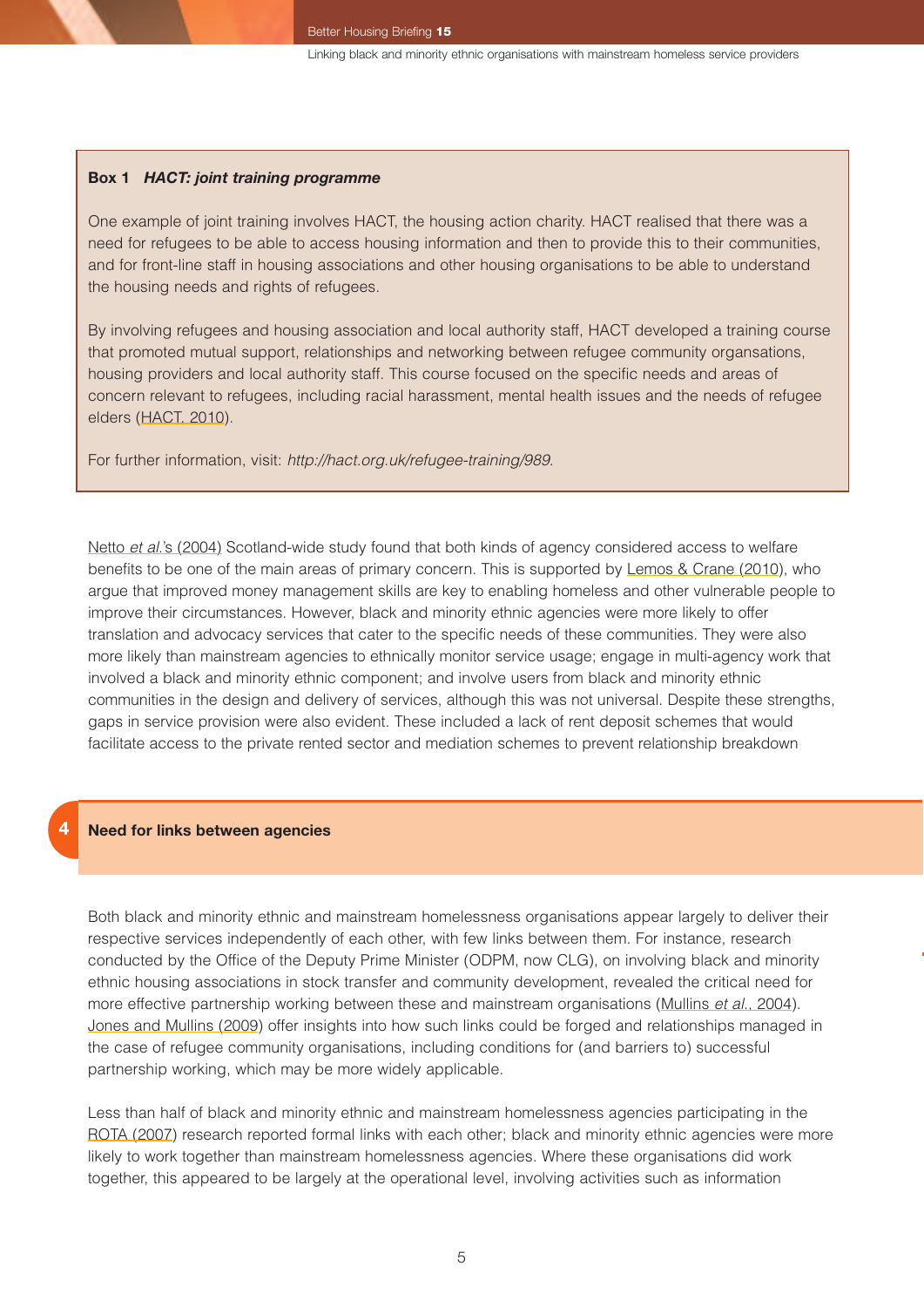sharing, training and advice giving and other forms of direct support (ROTA, 2007). Examples of strategic working, such as involvement in joint funding applications to develop new homelessness prevention initiatives for one or more specific minority ethnic groups, were scarce.

### **Box 2** *Collaborate: six partnerships that explored collaborative strategies towards tendering for Supporting People contracts*

#### *<http://hact.org.uk/collaborate/879>*

Much of the housing-related support provided in the UK has traditionally come from small, specialist local voluntary organisations. The introduction of competitive tendering processes has made it increasingly difficult for small providers to win new contracts and continue delivering services.

Collaborate (2007–2009) was developed by HACT, in partnership with Sitra (the housing with care and support agency) and the National Housing Federation, to test how different types of consortia would fare under the new Supporting People framework that supports independent living for 'vulnerable' people. The project comprised six partnerships – in Durham, Liverpool, Redbridge, Rotherham, Southend and Suffolk – with each exploring a different collaborative approach. Insights and learning from the project have been developed into a resource kit for small providers and local authorities.

The second phase of the Collaborate project is now testing resource-sharing models in Bolton, Nottingham, Durham and London.

A series of eight worksheets is available, as well as other learning, on the Collaborate resources page. One of the worksheets covers writing bids for funding. *<http://hact.org.uk/collaborate-publications/717>*

SNAP, a consortium in Suffolk and one of the six partnerships, has also produced a document on the learning derived from its experiences. www.carasnap.org *[http://hact.org.uk/wp-content/uploads/2009/11/SNAP\\_findings\\_recommendations.pdf](http://hact.org.uk/wp-content/uploads/2009/11/SNAP_findings_recommendations.pdf)*

#### **Practice points for future joint working**

Despite the limited evidence base relating to homelessness service provision for black and minority ethnic communities, differences in service provision and management between such agencies and mainstream agencies clearly indicate considerable scope for partnership working, building on the strengths of both kinds of organisation. Gaining information about each other's agencies was commonly viewed as a means of initiating partnership working (ROTA, 2007), with a directory of both kinds of organisation in the same geographical area being cited as a useful first step. Below, four areas for increased partnership working are identified.

**5**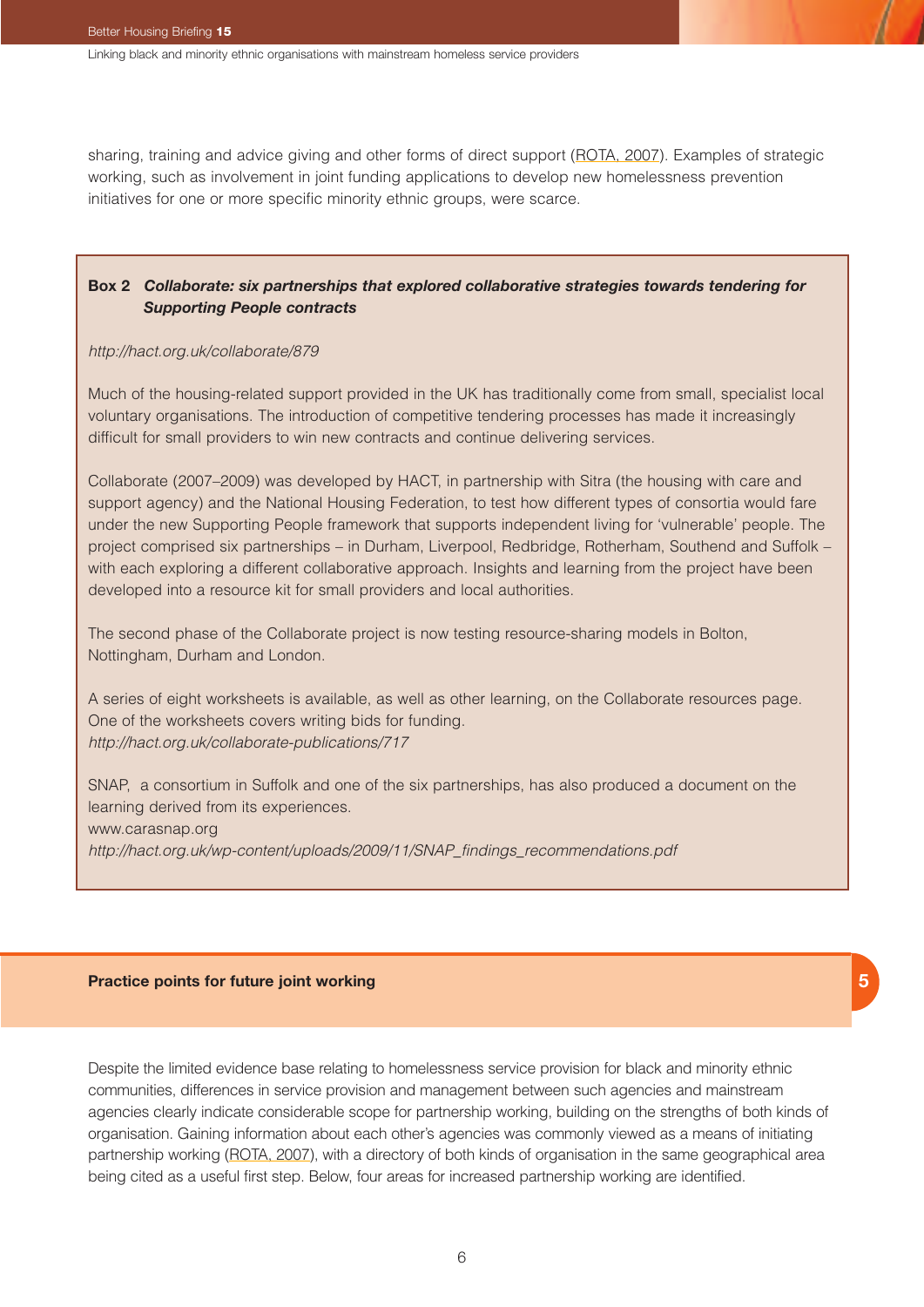#### *Increasing awareness of homelessness services and facilitating early intervention*

Closer joint working between mainstream and minority ethnic agencies is likely to raise awareness of the existence of homelessness services among individuals from black and minority ethnic communities and to increase the possibility of early intervention, thus preventing homelessness. The generic nature of many black and minority ethnic agencies that offer a range of services, including health, support with accessing benefits and education, suggests that these agencies may be well placed to identify at an early stage individuals who are at risk of becoming homeless, and may be able to work with homelessness agencies in resolving housing issues. Publicising the availability of crisis homelessness services among black and minority ethnic agencies and communities may also help reduce or prevent homelessness; for instance, among women facing domestic violence. This may involve the targeting of specific groups through work with these agencies. Mainstream agencies can also raise awareness of the services provided by minority ethnic agencies by publicising these services in key locations, such as homelessness hostels. They can also support black and minority ethnic agencies in working with homeless individuals by providing training on homelessness law and statutory processes to overcome some of the barriers to accessing homelessness services.

#### **Box 3** *Newham Asian Women's Project (NAWP)*

The services provided by NAWP were developed under a holistic framework of violence prevention, early intervention and direct provision, which involves joint working with mainstream agencies. This model has proved to be effective in achieving positive outcomes for women and their children by increasing their self-esteem and confidence and encouraging them to address the issues of domestic violence that affect their lives.

NAWP provides services in five key areas:

- safe and emergency housing provision in hostels, including housing support services to encourage women to move on to independent living;
- training in accredited and non-accredited courses to enable women to increase their opportunities and improve their chances of employment;
- mental health services, including counselling services and work on self-harm;
- awareness raising around sexual health and provision to address sexual abuse and exploitation;
- rights-based advice and information services.

For further information, visit: *[www.nawp.org](http://www.nawp.org)*.

*Supporting vulnerable groups through enhanced tenancy support services*

Many mainstream homelessness organisations in the ROTA (2007) study were interested in forging links with black and minority ethnic services catering to a specific client group, including young people, exmilitary personnel or individuals involved in substance abuse. While these partnerships were often described in terms of referral links, scope exists here for developing joint initiatives to support clients from a specific group in gaining access to accommodation and maintaining their tenancies. Enhanced tenancy support initiatives developed to support former rough sleepers and funded by the CLG (Lomax and Netto, 2007) may provide a model for future service development.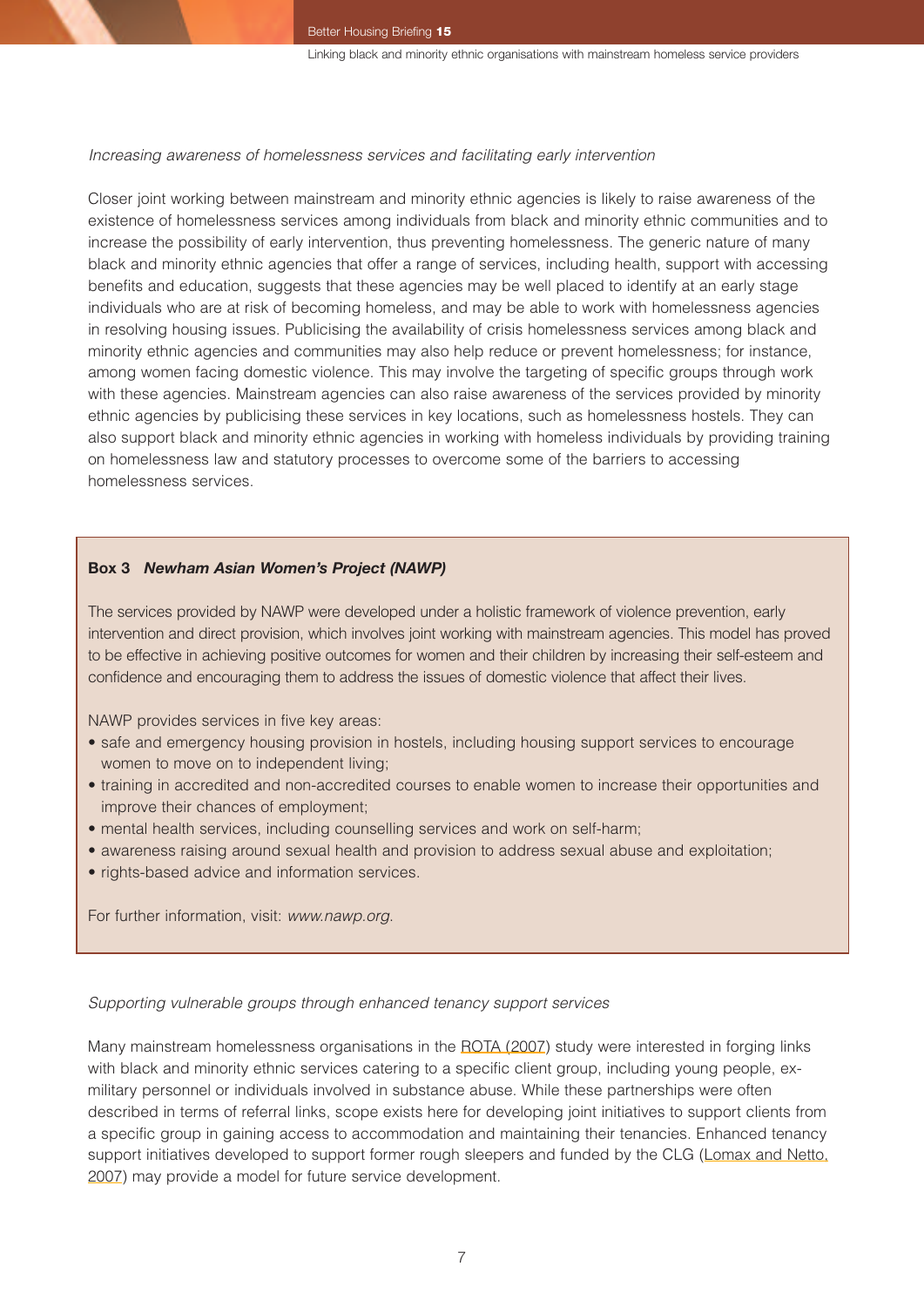#### *Developing a holistic approach to addressing homelessness*

Given the close link between poverty and vulnerability to homelessness, tackling homelessness among black and minority ethnic communities extends beyond finding individuals a home to enabling them to sustain that home by facilitating access to training, further education and employment. The holistic approach towards service provision offered by many generic black and minority ethnic agencies, and the specialist approach of homelessness agencies, suggests scope for a joint approach towards addressing education, employment-related and housing issues. This should incorporate in-depth knowledge of homelessness law and statutory processes to facilitate access to statutory homelessness services. Here it is worth noting that an England-wide evaluation of Homelessness Strategies developed by local authorities found that most of these exercises were 'an impressive success'. This study drew on the views of service users, other agencies and other council departments (ODPM, 2004). However, the same study also highlighted that some client groups were frequently overlooked in the provision of services, including clients from black and minority ethnic groups. Within these groups, former asylum seekers, refugees and Gypsies and Travellers were additionally identified as groups that were missed (ODPM, 2004). Homelessness Strategies developed by local authorities should ensure that homeless people who are ready and able to work, including those from black and minority ethnic communities, are supported in doing so through training and employment initiatives. Black and minority ethnic agencies should also be included in such initiatives.

#### *Increasing user involvement in developing services*

It is widely accepted that user involvement can help improve services for the homeless and empower many to take more initiative to improve their own circumstances. Hence, the current low involvement of black and minority ethnic homeless individuals in the development of *all* homelessness policies, practices and service development should be addressed through partnership working between mainstream homelessness agencies and black and minority ethnic agencies. The good practice example described in Box 4 illustrates the potential for agencies to involve homeless individuals in influencing service-related developments, although the extent to which individuals from black and minority ethnic communities are involved is not clear.

#### **Box 4** *Groundswell: involving homeless people in developing effective solutions*

Groundswell provides a range of services that involve homeless people in multi-agency work. These services include:

- a directory that enables homeless people's self-help and service user groups to contact and learn from each other and be involved in creating practical solutions to their problems;
- peer-led research generating insight into clients' views and needs, feeding into service and strategy reviews for local authorities and service providers;
- consultancy for organisations and training in how to gain maximum benefit from client involvement;
- training for homeless people on how to become involved in service development and how to run their own projects;
- grant funding for user-led projects;
- campaigning to promote the voices of people experiencing homelessness.

For further information, visit: *[www.groundswell.org.uk](http://www.groundswell.org.uk)*.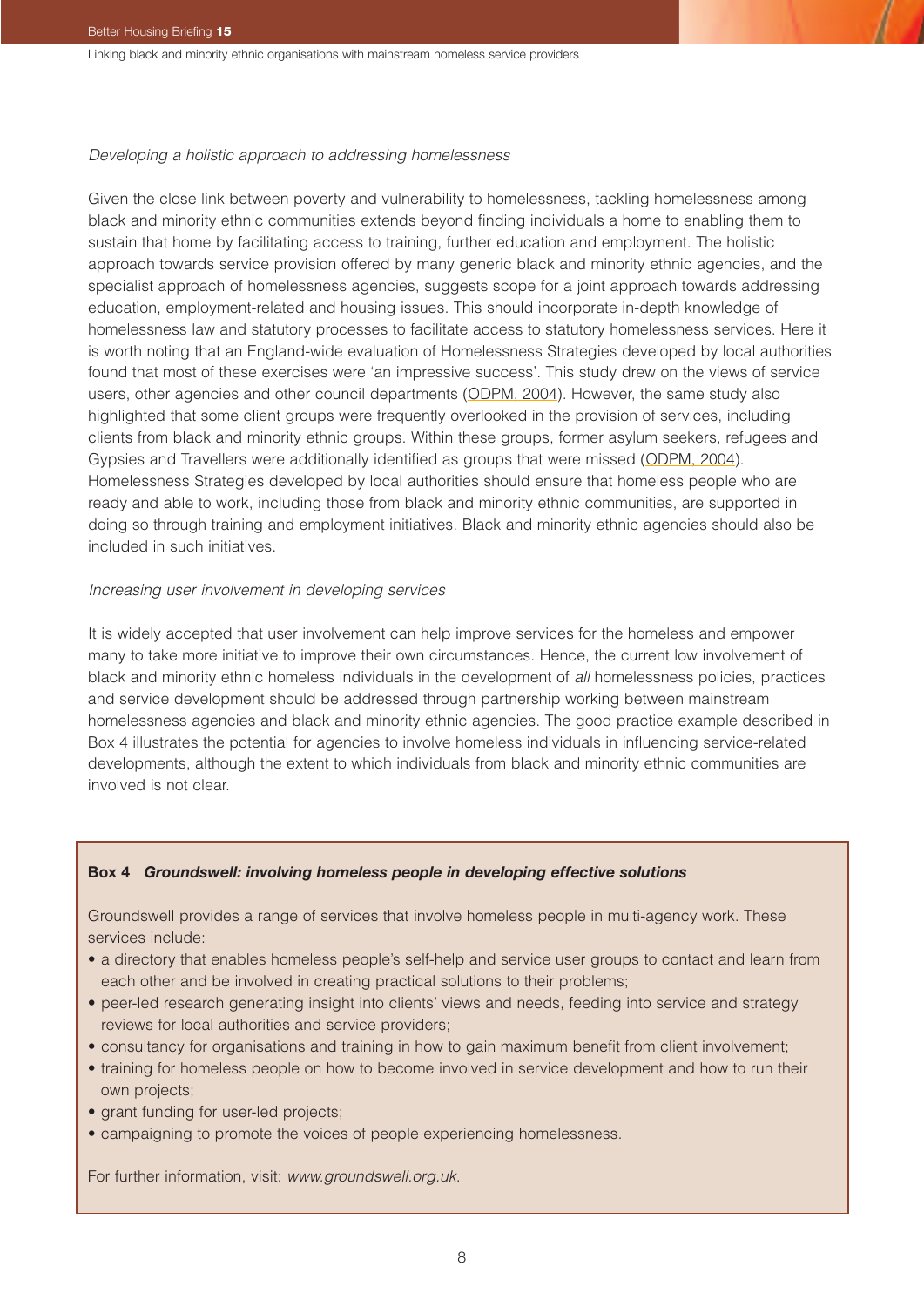The good practice example cited in Box 5 illustrates the positive outcomes that can be achieved when black and minority ethnic communities – in this case, refugees – are involved effectively in partnerships that address their housing circumstances.

#### **Box 5** *HACT's Accommodate project: five partnerships that delivered tangible outcomes to improve refugee housing and integration*

HACT's Accommodate project (2002–2007) was based on the belief that effective partnerships between refugee community organisations, housing providers and local authorities and other statutory organisations can improve refugee housing. Five partnerships – in Leeds, Sheffield, Birmingham, Bradford and Bolton – tested practical ways of improving refugee housing.

Each partnership was led by a different type of agency and focused on a different issue: from self-build housing to involving refugees in regeneration projects. They have raised awareness among mainstream agencies, increased housing options for refugees, influenced local policy and demonstrated the validity of locally based projects.

For further information, visit the Accommodate resources page at: *[http://hact.org.uk/accommodate](http://hact.org.uk/accommodate-publications/683)[publications/683](http://hact.org.uk/accommodate-publications/683)*.

You can also download copies of two insight documents relating to Accommodate – *Success Factors* and *Pioneering Change* – as well as the Executive Summary of the project evaluation report. *[http://hact.org.uk/wp-content/uploads/2009/11/Acc\\_Success\\_factors.pdf](http://hact.org.uk/wp-content/uploads/2009/11/Acc_Success_factors.pdf) [http://hact.org.uk/wp-content/uploads/2009/11/Acc\\_Pioneering\\_change.pdf](http://hact.org.uk/wp-content/uploads/2009/11/Acc_Pioneering_change.pdf) [http://hact.org.uk/wp-content/uploads/2009/11/Acc\\_exec\\_summ.pdf](http://hact.org.uk/wp-content/uploads/2009/11/Acc_exec_summ.pdf)*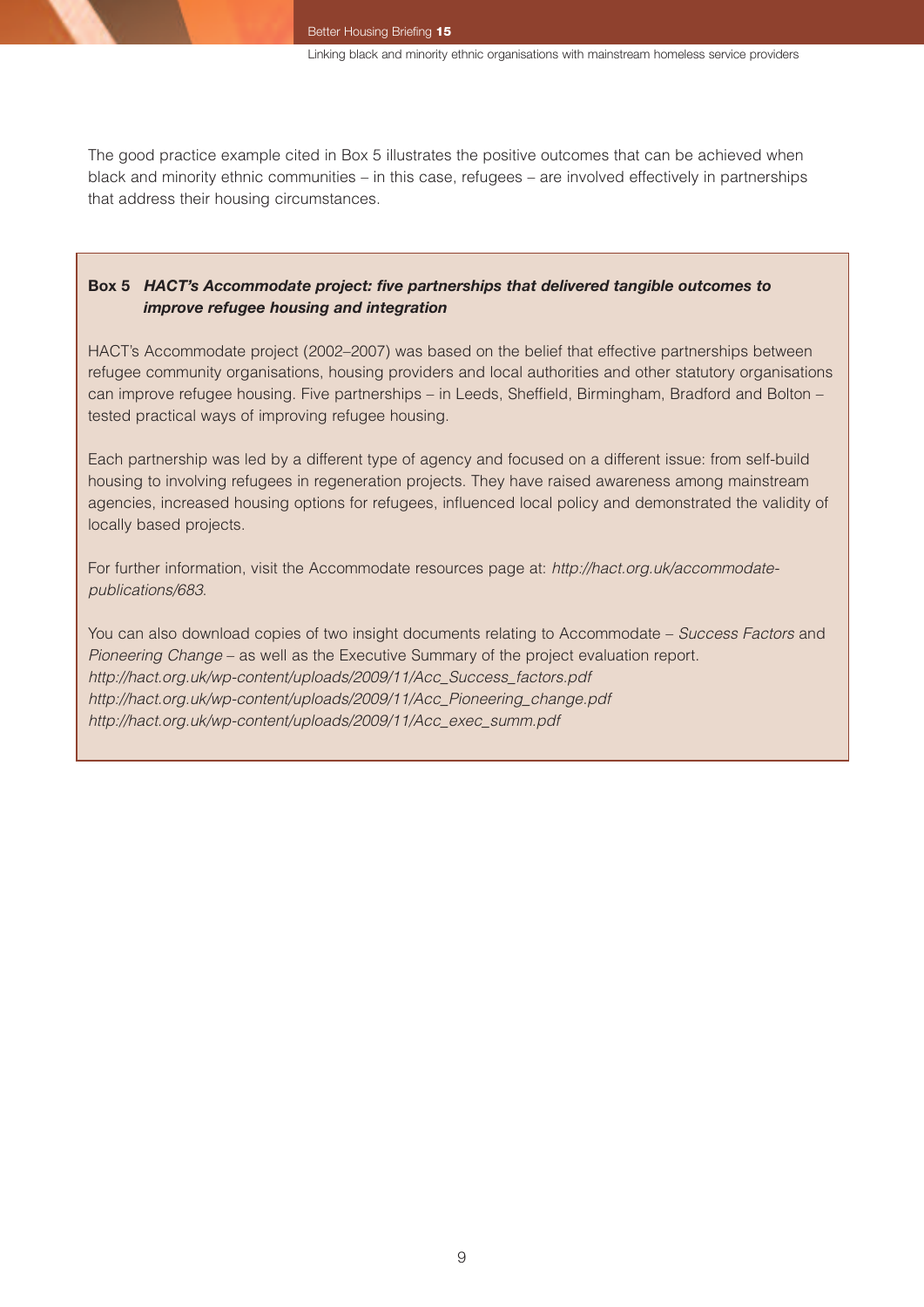## **Conclusion**

Black and minority ethnic and mainstream organisations need to work in partnership with homeless individuals to develop both in-depth knowledge of the causes, manifestations and perceptions of homelessness in black and minority ethnic communities and more effective solutions. Current gaps in expertise and service provision in minority ethnic organisations and mainstream homelessness agencies can be addressed through more collaborative work at the strategic and operational levels. Partnership working can increase awareness of the range of services available and the likelihood of early intervention, establish more appropriate referral links, develop jointly funded initiatives to support vulnerable groups and inform policy development.

## **Resources**

#### **HACT, the housing action charity** [www.hact.org.uk](http://www.hact.org.uk)

HACT, the housing action charity, works with housing providers to improve the housing conditions and well-being of poor and marginalised people. HACT's projects deliver lasting change by harnessing the energy and enthusiasm of local people, housing providers and other organisations. HACT works with refugee community organisations to prevent homelessness and to support self-help and partnership working.

#### **Publications**

Office of the Deputy Prime Minister (ODPM) (2005) *Tackling Ethnic Minority Homelessness*, [www.gosw.gov.uk/497666/docs/164320/emifprojdoc](http://www.gosw.gov.uk/497666/docs/164320/emifprojdoc) (last accessed March 2010).

Pawson, H., Netto, G. and Jones, C. (2007) *Homelessness Prevention: A guide to good practice*, London: Communities and Local Government, [www.communities.gov.uk/documents/housing/pdf/](http://www.communities.gov.uk/documents/housing/pdf/ 150973.pdf) [150973.pdf](http://www.communities.gov.uk/documents/housing/pdf/ 150973.pdf) (last accessed March 2010).

Race on the Agenda (ROTA) (2007) *What a Good Homeless Service Would Look Like for BAME Homeless Individuals: Toolkit*, London: Race on the Agenda.